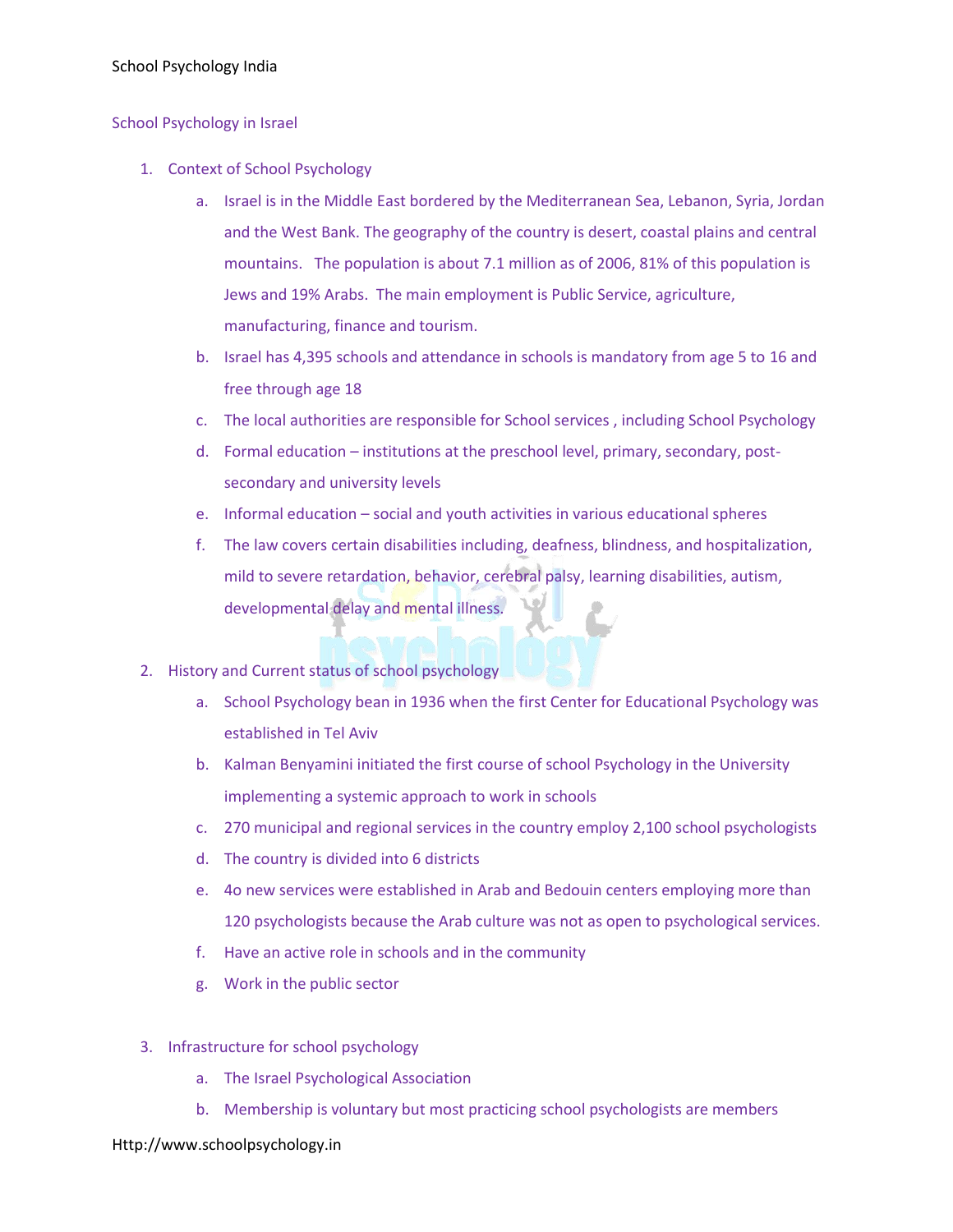- c. The council includes 31 members
- d. 8,600 total psychologists were registered as of 2005
- e. Many psychologists employed as School Psychologists are not licensed as school psychologist
- 4. Preparation of school psychologists
	- a. Required to show they have studied for at least 5 years and graduated with a master's degree from one of the five universities in Israel
	- b. 2 years of full time or 4 years of half time work under supervision
	- c. Knowledge in following areas: individual diagnosis and evaluation, diagnosis and evaluation of group processes, therapeutic interventions, psychological interventions, participation in in service training programs
	- d. Finally and oral examination covering school system, individual diagnosis and evaluation and therapeutic interventions
	- e. All universities have a master's degree in psychology but only one has an emphasis in school psychology
	- f. They admit 15 students a year at each university
- 5. Roles, functions and responsibilities of school psychology
	- a. Observations in classrooms, consultations with teachers, principals and parents, behavior problems, participation in various frameworks, deciding interventions and crisis response team
	- b. They use Wechsler Intelligence Scale for Children  $3<sup>rd</sup>$  addition, Kaufman Assessment Batter for children ( they both have been standardized for Israeli population) and they also use the Wechsler Adult Intelligence Scale for high school students
	- c. Personality tests used are Rorschach and Thematic Appreciation Test
- 6. Current Practice impacting school psychologist
	- a. Financing services in the future
	- b. Inclusive plan for pedagogical, structural and organizational changes and spell out the means of implementing it